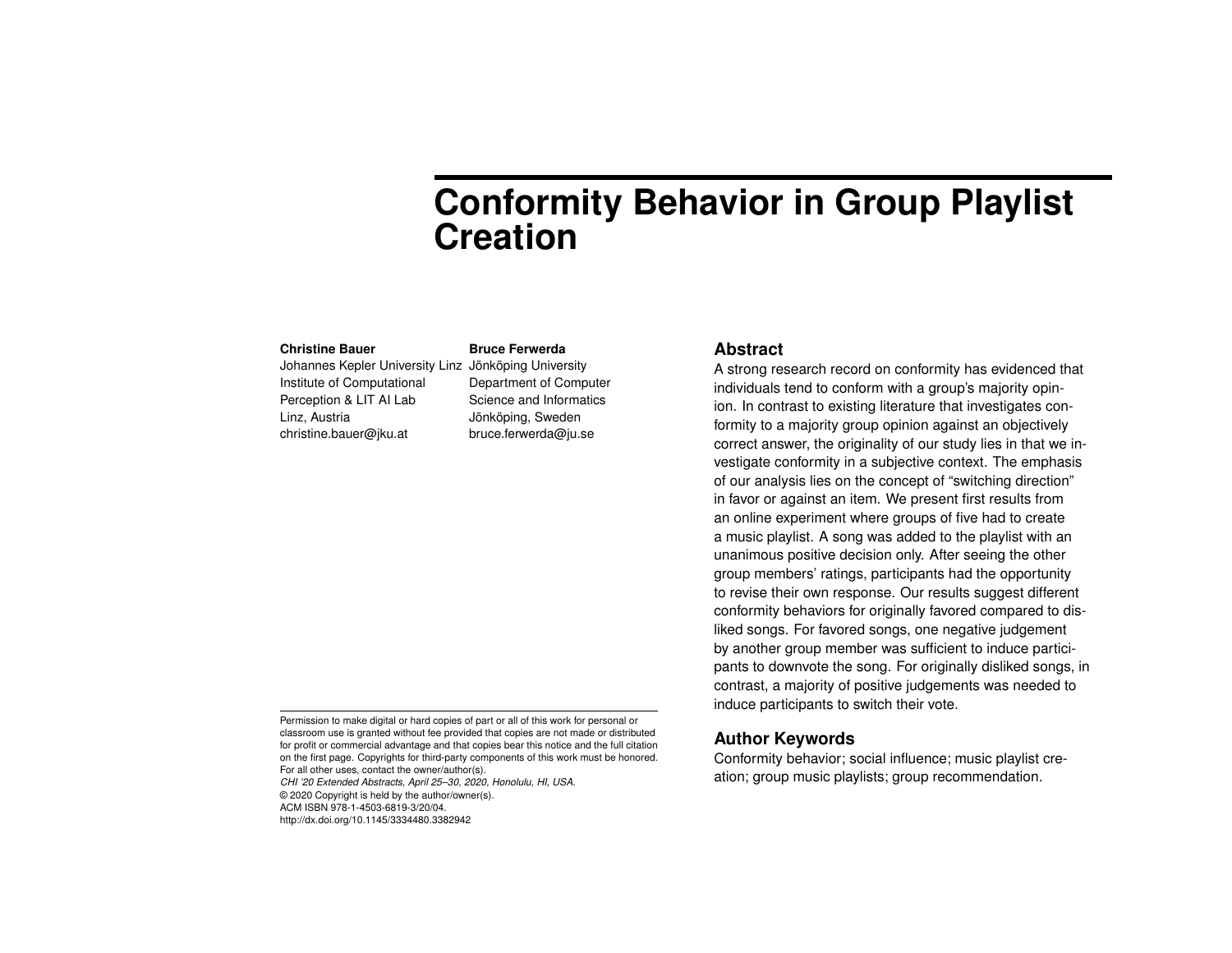# **CCS Concepts**

•**Human-centered computing** → **User studies; Empirical studies in HCI;** •**Applied computing** → **Psychology;** •**Information systems** → *Recommender systems;*

## **Introduction**

Social influence and conformity have been studied in faceto-face situations for a long time [\[32\]](#page-9-0). While social influence has been studied in online settings as well [\[40,](#page-9-1) [39\]](#page-9-2), conformity has received far less attention [\[32\]](#page-9-0). Most online conformity research focuses on conformity to group norms in online communities (e.g., [\[35,](#page-9-3) [28\]](#page-8-0)) or on conformity in expression in online reviews (e.g., [\[16\]](#page-7-0)). Yet, there are other forms of online group scenarios that deserve attention. Algorithmic decision-making for groups, for instance, is an increasingly important topic (e.g., [\[21,](#page-8-1) [34\]](#page-9-4).

A special form of algorithmic decision-making for groups are so-called *group recommender systems* [\[26\]](#page-8-2) that compute the most relevant item(s) (e.g., movies to be watched, vacation packages for the next group holiday) for the whole group. A particular challenge of group recommenders is to consolidate the various—possibly contradicting—preferences of the various group members [\[26,](#page-8-2) [13\]](#page-7-1). While studies investigating conformity typically follow a study design where participants have to decide between a correct and a wrong answer, group recommender systems operate on taste, preferences, and relevance where none of the decisions is objectively correct or wrong. Yet, conformity in such settings has not been investigated in depth.

We address this research gap and present first results of our study on conformity, which is part of our ongoing research on group recommender systems. Our online experiment where groups had to create a music playlist contributes to the following research question: *Whether and*

*how do people conform in a group-decision setting of preferences and taste?*

This paper is structured as follows: First, we present the conceptual basis and discuss related work. Then, we detail the study design of our online experiment. After reporting the results, we discuss the findings and implications, and point to future research.

# **Conceptual Basis and Related Work**

Social influence refers to the change in an individual's thoughts, feelings, attitudes, or behavior resulting from the interaction with another individual or a group [\[37\]](#page-9-5). Responses to social influence may take forms of conformity or nonconformity [\[27\]](#page-8-3). In this work, we focus on conformity which is a concept from social psychology and was coined by Asch [\[1,](#page-6-0) [2,](#page-6-1) [3\]](#page-6-2). It refers to the phenomenon that individuals tend to forgo their personal strategy (e.g., opinion, preference) and adopt the conflicting majority variant [\[36\]](#page-9-6).

#### *Studies on Conformity*

In context of conformity, Deutsch and Gerard [\[9\]](#page-7-2) distinguish *informational* and *normative* influence. *Informational influence* occurs if an individual adopts the thoughts and attitudes from the social environment as their own [\[37\]](#page-9-5). Frequently, the social environment is used as guidance in uncertain situations [\[17\]](#page-7-3) in an attempt to be right [\[38\]](#page-9-7). *Normative influence*, in contrast, describes that an individual expresses a particular opinion or behavior in order to fit the given social environment without necessarily holding that opinion or believing that the behavior is appropriate [\[37\]](#page-9-5). In such cases, conformity is commonly based on a goal of obtaining social approval [\[32\]](#page-9-0) and motivated by an individual's attempt to fit in with a group [\[38\]](#page-9-7).

The most influential study of conformity goes back to Asch [\[1,](#page-6-0) [2,](#page-6-1) [3\]](#page-6-2). In his conformity experiments, a significant proportion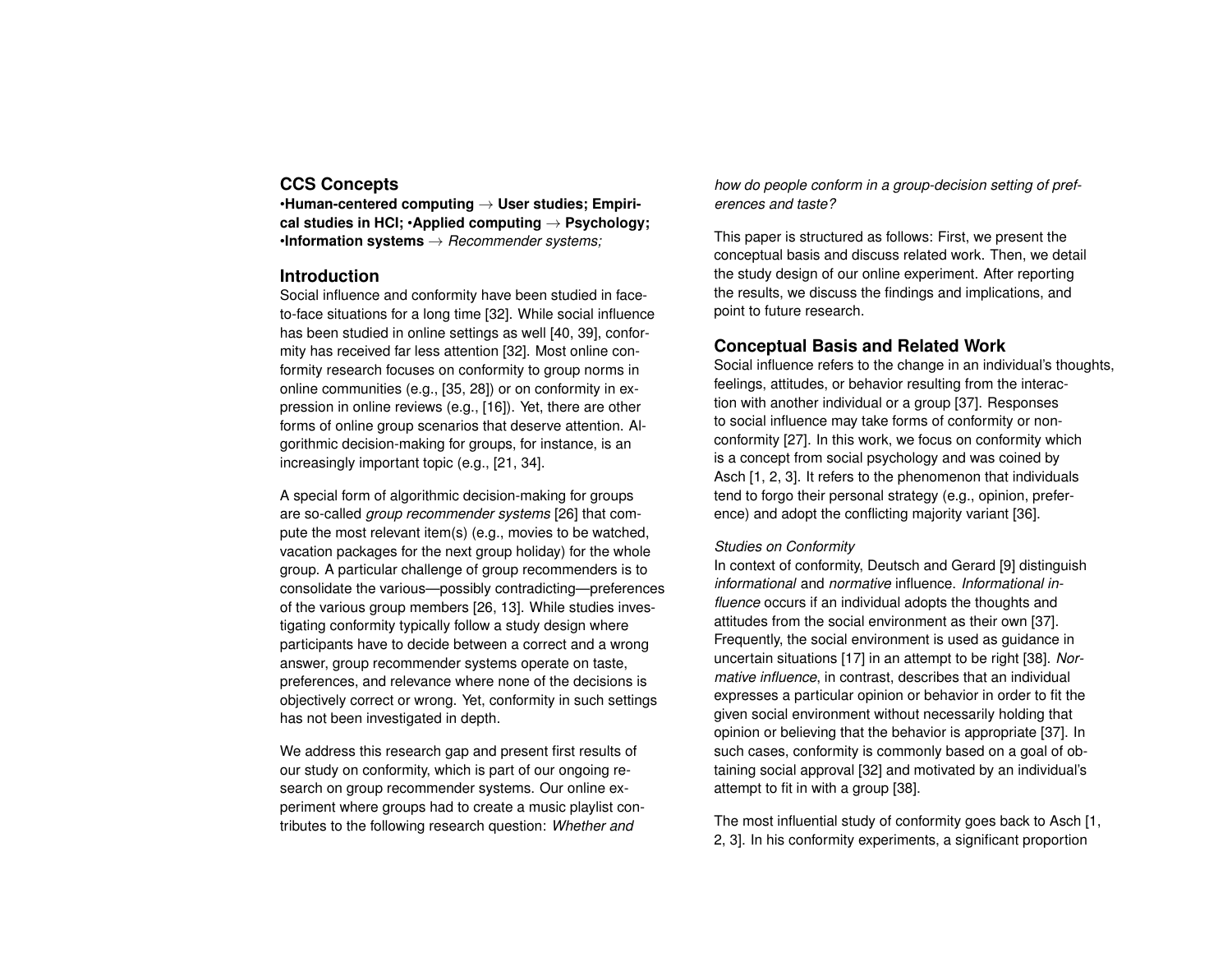of participants (33.3%) revised their individual judgements to agree with a clearly incorrect, yet unanimous majority. Asch's study design (i.e., a line judgement task) was used by an extensive number of studies (for a meta-analysis see [\[4\]](#page-6-3)). Crutchfield [\[8\]](#page-7-4) took a similar paradigm for investigating conformity, yet removing the face-to-face situation and varying the tasks to be performed (e.g., including logical tasks and expressions of attitudes). One major finding of conformity research is that individuals tend to change their personal judgements and opinions when challenged by an opposing majority [\[1,](#page-6-0) [4\]](#page-6-3).

#### *Studies on Conformity in Online Settings*

Results from studies on conformity in computer-mediated scenarios vary to a great extent. When following the procedure of Asch's original line judgment task in a computermediated setting, the majority influence disappeared in an early study [\[33\]](#page-9-8), whereas the conformity to a majority was clearly observable in later studies, though demonstrating lower effects when compared to a face-to-face condition [\[6\]](#page-6-4).

Furthermore, individuals from collectivistic cultures were found to manifest greater levels of conformity than those from individualistic cultures in face-to-face settings [\[5\]](#page-6-5), whereas this effect could not be observed in a computermediated setting when using Asch's study design [\[6\]](#page-6-4). Yet, online studies investigating conformity outside Asch's paradigm found similar cultural effects to the ones observed in faceto-face settings. For instance, when writing online reviews, consumers from collectivistic cultures are less likely to deviate from the average prior rating in their own reviews [\[16\]](#page-7-0).

Further studies outside Asch's paradigm have investigated various forms of conformity in online settings. Results indicate that depersonalization and anonymity may lead to a more extreme perception of group norms [\[20\]](#page-8-4) and may encourage individuals to more strongly conform to those [\[29,](#page-9-9)

[30\]](#page-9-10). Studies on social media [\[25,](#page-8-5) [24\]](#page-8-6) showcased that people tend to adopt the majority's opinion on social or political issues. A recent study [\[38\]](#page-9-7) found that the level of conformity to the majority increased as the difference between the majority size and the minority size increased. A study with mixed groups of human and nonhuman agents [\[15\]](#page-7-5) found different levels of conformity depending on group composition and task type. Carrying out a task where they had to judge emotions led to higher levels of conformity with the group opinion as the number of humans in the group increased. When performing arithmetic operations, such an effect has not been observed.

#### *Studies on Conformity and Music*

Studies on conformity related to music preferences are scarce. Inglefield [\[18\]](#page-7-6) (cited in [\[14\]](#page-7-7)) found that differences in perceived peer group membership affected changes in preferences across musical styles. Investigating conformity concerning music preferences, Furman and Duke [\[14\]](#page-7-7) found that participants unfamiliar with orchestral music were significantly influenced by the others' judgements, whereas no conformity effect was observed for participants familiar with such music. With the same study design but for pop music, in contrast, no such effects have been observed.

In an online music listening setting, a study [\[12\]](#page-7-8) found that feedback—irrespective of the source—significantly influenced participants' judgements, where feedback from other individuals was more influential than feedback allegedly based on a computational analysis of the music. Another study [\[10\]](#page-7-9) found that popularity influence (i.e., driven by the overall popularity of an item in the whole community) and proximity influence (i.e., driven by the popularity of an item in the immediate social network of friends) are substitutes for one another. Yet, when both are available, proximity influence dominates the effect of popularity influence.

#### **Sidebar 1: Computation of Bots**

The decisions of the bots were programmed in such a way that for the initial response each bot had a 30% chance to vote for a song in a similar fashion as the participant and 70% chance against. For the final response, bots were programmed with a 50/50 chance of only changing in the sub-scale of their initial response (i.e., *yes*/*maybe yes* or *no*/*maybe no*). For the bots, no complete switch in the vote happened.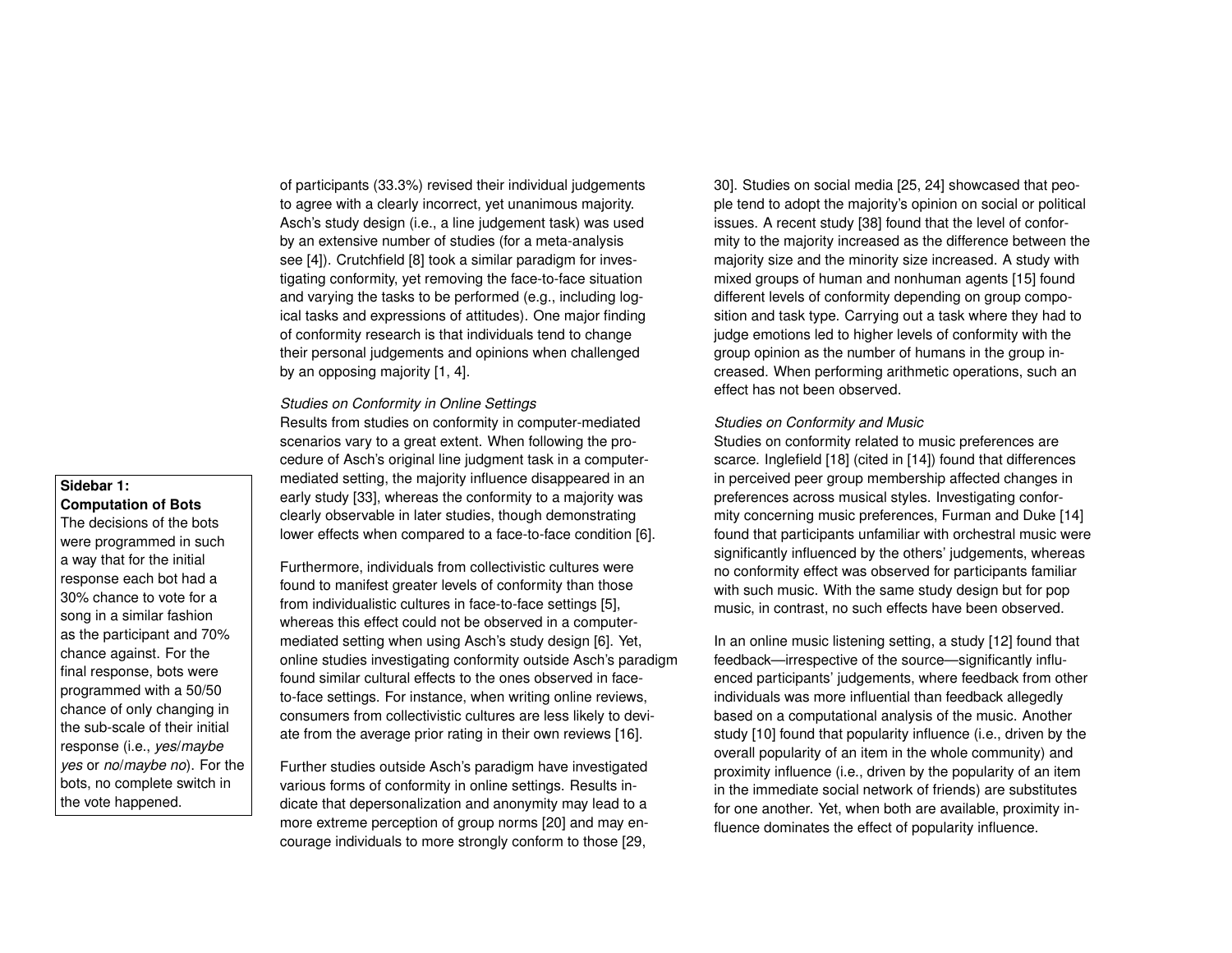| Top-10 Tracks<br>Below are maximum 10 songs that you have been listening to most. Based on the song that you<br>will pick, we will put you in a group with similar minded people. The task for you and your group<br>members is to create a playlist. With your group members you will need to come to an agreement<br>on which song to add to the playlist. |                    |
|--------------------------------------------------------------------------------------------------------------------------------------------------------------------------------------------------------------------------------------------------------------------------------------------------------------------------------------------------------------|--------------------|
| Fall On Me<br>- A Great Big World, Christina Aguilera<br>$-0.30$                                                                                                                                                                                                                                                                                             | I choose this song |
| Firis & Ohis<br>$-$ Eile King<br>$-0.30$                                                                                                                                                                                                                                                                                                                     | I choose this song |
| Love On Top<br>- Bevoncé<br>0:30                                                                                                                                                                                                                                                                                                                             | I choose this song |

<span id="page-3-0"></span>**Figure 1:** Screenshot with a participant's most played songs for choosing one seed song.

**Sidebar 2: Spotify API** <https://developer.spotify.com/>

## **Sidebar 3: Configuration of the Popularity Parameter**

Song suggestions were provided based on the selected seed song by using the popularity parameter of 25 or 75. The popularity parameter switched when participants provided the same initial response to a song for five consecutive times to increase chances of different initial responses.

### *Social Influence and Recommender Systems*

Early work [\[7\]](#page-6-6) has shown that a system's recommendations may affect users' opinions on the items. Later research could demonstrate that social influence plays a crucial role in recommender systems. For instance, people tend to reverse their rating choices when confronted with other people's ratings, especially when facing a moderate number of opposing opinions [\[41\]](#page-10-0).

As social factors play a particularly important role in group recommender systems [\[31\]](#page-9-11), there are attempts to come up with algorithmic mechanisms that account for such factors. For instance, [\[11\]](#page-7-10) identify group leaders and give respective weight to their preferences in a group music recommender. A work by [\[22\]](#page-8-7) proposes a conformity modeling technique to improve the accuracy of rating predictions in a movie recommender by anticipating conformity dynamics.

# **Study Design**

In this paper, we present first results of an online experiment where groups of five had to create a group playlist. A majority size of three is sufficient for the full conformity impact [\[1\]](#page-6-0). To have full control on the group decisions, the only real person in the group was the participant. Responses of the four bots were calculated given a certain chance (see Sidebar 1 for details on bots programming).

The study started with an introduction to the purpose of the study: to investigate how groups of people create music playlists. After that, we asked participants to provide us access to their Spotify listening history by using the Spotify API (Sidebar 2). By using the "top" endpoint of the participant's Spotify account, we were able to retrieve their top-10 most listened songs. We asked participants to pick one of the top-10 as a seed song (Figure [1\)](#page-3-0) to find (fictitious) group members with a similar music taste, and to

find songs to suggest for the playlist. We used the selected seed song to retrieve song suggestions through the "get recommendations" endpoint. By differing the popularity parameter (Sidebar 3) of the personalization endpoint, we were able to suggest songs with different chances to be initially favored or disliked by a particular participant.

The study design required songs that a particular participant would favor for the playlist as well as songs that a participant would dislike. The "get recommendations" endpoint allowed to retrieve songs aligned (or not) to a particular participant's music preferences. A setting with a uniform, randomly selected set of songs for all participants would not have accounted for the specific preferences of the participants. Such a setting would have borne a high probability that many participants would not have encountered a song that they initially liked; our study design, though, required any participant to encounter both scenarios—initially liked and initially disliked songs.

Upon presenting a suggested song for the playlist, participants were asked whether they were familiar with the artist and the song, and whether they would like to have the respective song as a candidate for the group playlist (Figure [2\)](#page-4-0). The response options were *yes*, *maybe yes*, *maybe no*, and *no*. Participants were then put on hold for a random 5–10 seconds for all group members to provide their anonymous response. While presenting the anonymous responses of the group members, participants were asked whether they wanted to change their initial response (Figure [3\)](#page-4-1) and were informed that in the next step all identities with the corresponding final responses would be revealed. Displaying the anonymous group responses in the first step ensured that the study only factors in the concept of "majority size" and that other confounding variables such as gender of group members (e.g., [\[38\]](#page-9-7)) are avoided. With re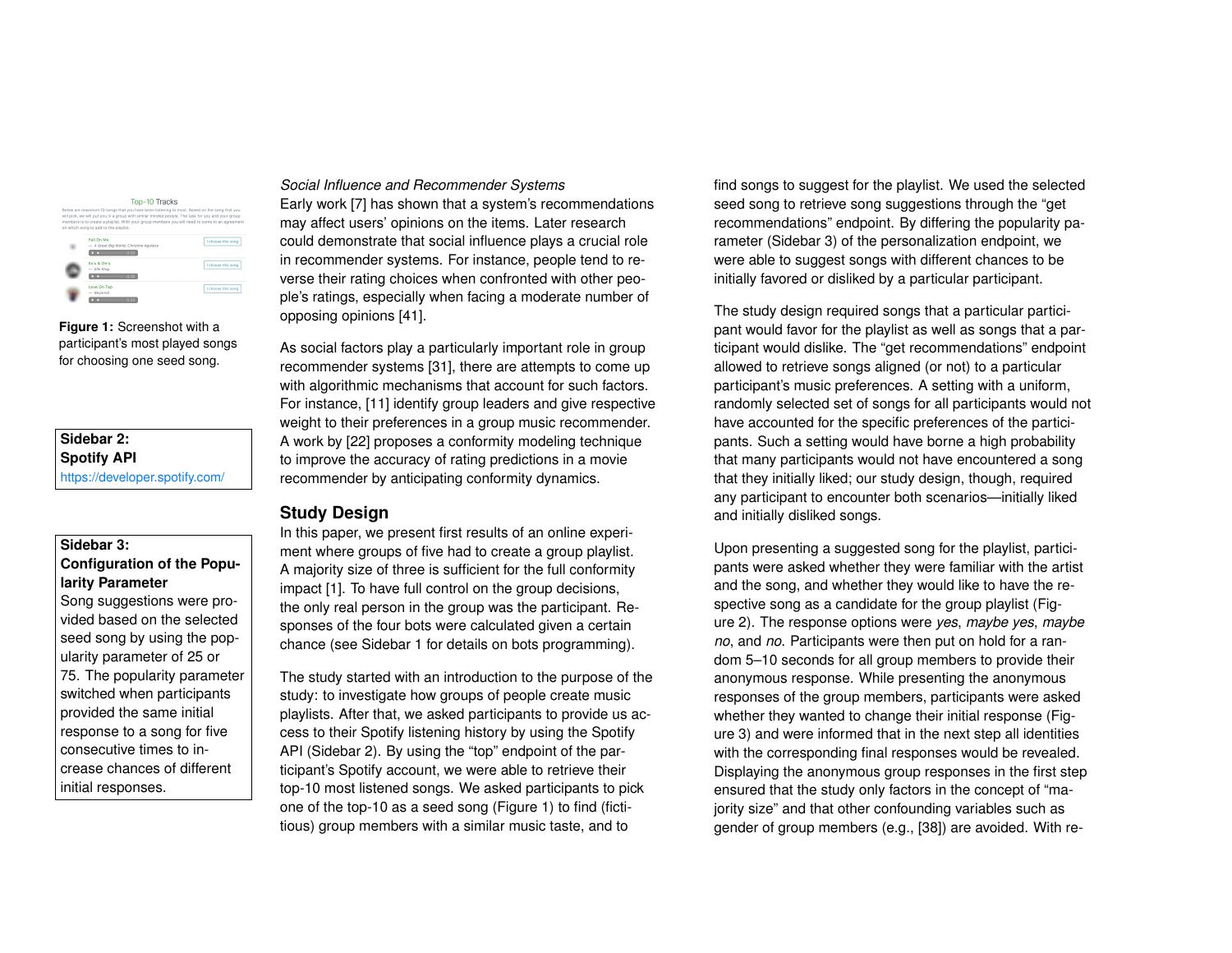**Candidate Song** 



<span id="page-4-0"></span>**Figure 2:** Screenshot with candidate song to be added to the playlist.

 $A_n$ 

| <b>AHOHYMOUS OF OUD RESPONSES</b>                                                                                                               |       |
|-------------------------------------------------------------------------------------------------------------------------------------------------|-------|
| Remember that an unanimous positive (i.e., "yes" or "maybe<br>yes") decision need to be reached before a song will be added<br>to the playlist. |       |
| Group Member                                                                                                                                    | © Yes |
| Group Member                                                                                                                                    | C Yes |
| Group Member                                                                                                                                    | © Yes |
| Group Member                                                                                                                                    | © Yes |
| Please make your final judgment on this song.<br>Would you like this song to be added to the playlist?<br>C Maybe No<br>C Yes<br>C Maybe Yes    | © No  |
|                                                                                                                                                 |       |

<span id="page-4-1"></span>**Figure 3:** Screenshot showing the group's votes, giving the participant the opportunity to revise their voting.

vealing the identities after the final response, we minimized the depersonalization and anonymity effects observed in online conformity research (e.g., [\[29,](#page-9-9) [30\]](#page-9-10)). After a final decision had been made and the whole group agreed to add the song to the playlist (i.e., unanimous decision), the song was added (Figure [4\)](#page-5-0); otherwise, the experiment continued without adding the respective song. Participants were given another song to rate until a playlist of 10 songs was created through an unanimous decision-making with the group (the study came to an end as well when more than 30 songs were passed without coming to a consensus of 10 songs for the playlist).

# **Results**

We recruited 96 participants via Amazon Mechanical Turk (MTurk). Participants were selected based on their Human Intelligence Task (HIT) score with at least 1000 HITs completed and a success rate of 95%. After cleaning the data based on responses to attention questions, we ended with 2047 valid responses of 93 participants. Of those responses, 574 responses were initially negative to adding the suggested song to the playlist and 1473 were positive.

To investigate the conformity effect on the initial responses of participants, two repeated measure ANCOVAs (one on the initial positive and one on the initial negative responses) were conducted to analyze how group responses influence individuals' final decision-making.

A first repeated measures ANCOVA was conducted on the songs that participants initially indicated to want them added to the playlist (i.e., a *yes* or *maybe yes* response). The Greenhouse-Geisser correction determined that mean responses on a song differed statistically significantly between time points (i.e., before and after presenting the group responses):  $F(1, .428) = 35.730, p < 0.0005$ ,

as well as when considering the group responses through the interaction effect:  $F(32, .428) = 6.688, p < 0.0005$ . Post hoc tests using the Bonferroni correction revealed that after receiving the group response, participants significantly changed their final response to a more negative one  $(-.281)$ :  $p < .0001$ . Looking at the different combinations in the initial group responses, it seems that at least one negative response within the group is needed for participants to change their minds significantly  $(t(32) =$  $4.563, p < .0005$ . Hence, no majority of negative group responses is needed for participants to change their final response, but solely one negative response is sufficient.

A second repeated measures ANCOVA was conducted on the initial negative response (i.e., a *no* or *maybe no* response) to adding a song to the playlist. Also in this case the Greenhouse-Geisser correction determined that mean responses on a song differed statistically significantly between time points (i.e., before and after presenting the group responses):  $F(1, .692) = 68.689, p < 0.0005$ . Taking into account the group responses, results showed a significant interaction effect as well:  $F(32, .692) = 18.521, p <$ 0.0005. Post hoc tests using the Bonferroni correction showed that participants significantly changed their final response to positive (1.012):  $p < .0005$ . However, when looking at the different combinations of the initial group responses, the results show that participants only changed their final response when there was a majority of votes (i.e., more than half of the group responses were positive):  $t(32) =$  $-2.149, p < .001.$ 

# **Discussion and Conclusion**

#### *Findings and Discussion*

The study results indicate different conformity behaviors dependent on a participant's initial liking of a song. First, if a participant originally favored a song, only one negative an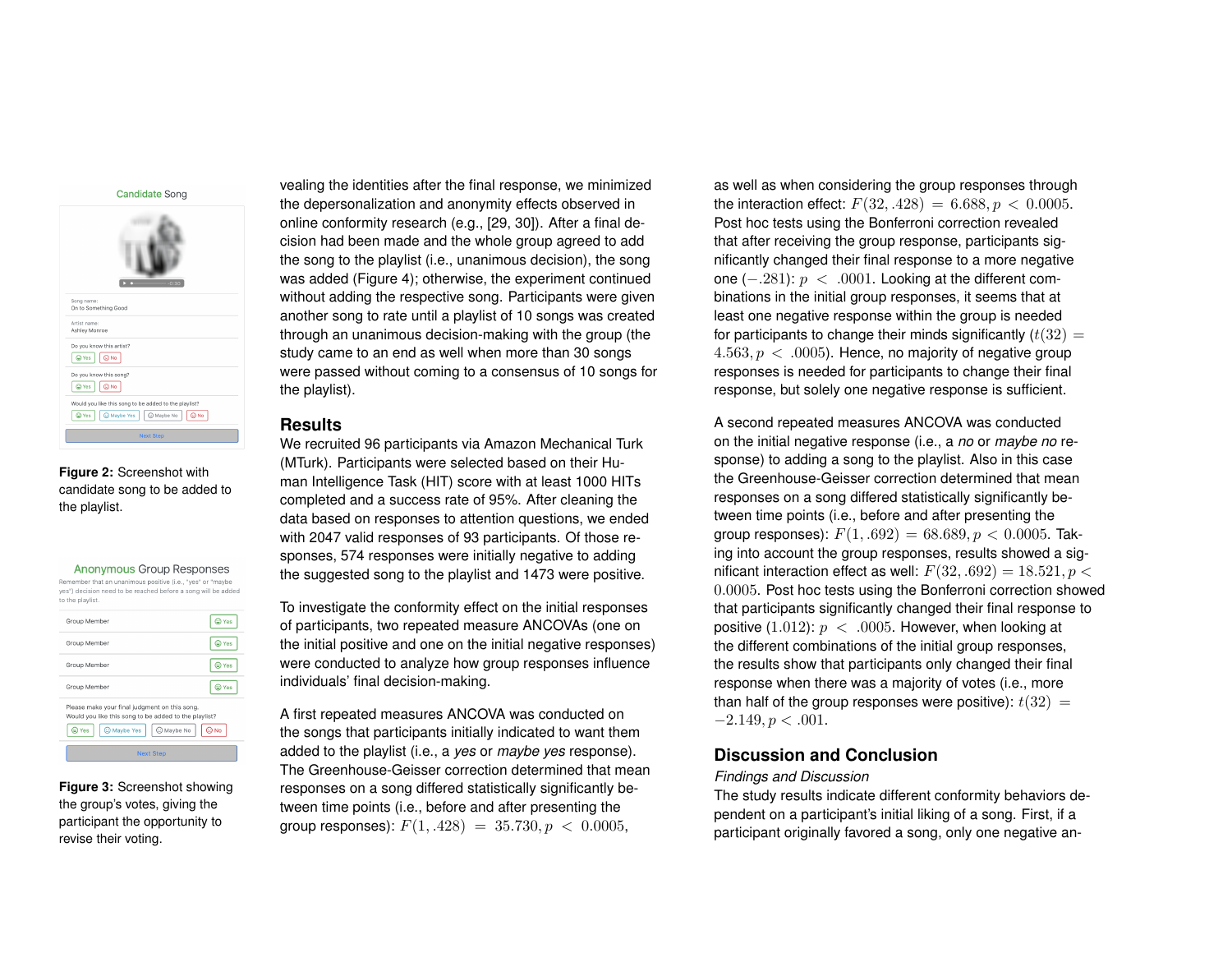Final Group Responses rinal decision nas deen made: i<br>es and responses of all the grou 2. Catch Us If You Can<br>
- Elle King  $\bigcirc$  Yes Emma Sara  $\bigcirc$  Maybe Yes **James** C Maybe Yes **Steve** Maybe Yes  $\bigcirc$  Yes Your final choice is Congrats! An ur congrass an unanimous de<br>has been reached! On to<br>Something Good by Ashle<br>Monroe is added to the play  $10<sub>1</sub>$ 

<span id="page-5-0"></span>**Figure 4:** Screenshot showing a first song added to a group's playlist.

swer (i.e., not wanting to add the song to the group playlist) from another group member was needed to increase the probability that a participant would change their final decision (favoring to not favoring the song). Second, in contrast, if a participant originally voted against a song being added to the playlist, a majority of positive answers from the other group members (i.e., at least three of the four other group members wanted to add the song to the group playlist) was needed to make the participant change their final decision (not favoring to favoring the song).

The reasons for such behavior have yet to be investigated in further research. One potential explanation is that the preference in favor of a particular song is not overly strong, so that changing one's mind comes easy. However, in the study design, only an unanimous decision in favor of a song would lead to adding it to the playlist; thus, a participant could keep the positive answer and the song would not be included in the playlist because of someone else voting against it. Hence, we speculate that an individual hesitates to reveal to the group to favor a song that the rest of the group does not like. Another potential reason in the specific experiment setting is that there are lots of song alternatives that could be added to a playlist; in other words, if a favored song does not make it to the playlist, this does not involve a high loss because there is a large amount of equally valuable alternatives available.

The need of a majority in favor of a song to flip the judgement of a participant who dislikes the song could be accounted for strong feelings against a particular song. In contrast to the low loss of a favored song not being added because of the available alternatives, adding a disliked song to the playlist involves accepting a high loss. Yet, it is interesting to observe that a majority in favor of a song seems to induce participants to take this loss.

#### *Implications*

As the *switching direction* (in favor or against an item) or the involved *loss amount* seem to play an important role in conformity behavior, our work has theoretical implications for conformity research. Research on conformity following Asch's paradigm investigates whether people conform to a majority group opinion against a clear and objectively correct answer (e.g., lengths of lines). Our experiment using music playlists targets a domain of taste and individual preferences (similar to other domains in entertainment such as movies or the fashion domain). As our results suggest for the music domain, being in favor of or against an item leads to different conformity behavior. The study design of our online experiment also differentiates from the study of conformity in discussions of social issues or in the political discourse. Typically, research in those domains investigate conformity in terms of switching between two mindsets in general (e.g., from a conservative to a liberal mindset, or other way round) (e.g., [\[23,](#page-8-8) [19\]](#page-8-9)). Potentially the switching direction (e.g., from conservative to liberal), or the loss amount for accepting or discarding a particular single issue associated within the one or the other mindset, may play a similar role in those domains. To the best of our knowledge there is no work that studies conformity on a more fine-grained level; where not only switching (e.g., conservative to liberal in general) is considered, but voiced opinion changes on single issues (e.g., a specific planned measure to counteract the climate crisis, to mitigate the unemployment problem, to boost economy) are investigated separately. The expected loss involved in advocating or not to such a specific measure may lead to different conformity behavior. Accordingly, differentiated strategies may be needed to address the different opinions and needs.

Our findings have also implications for recommender systems. Typically, group recommender systems take the group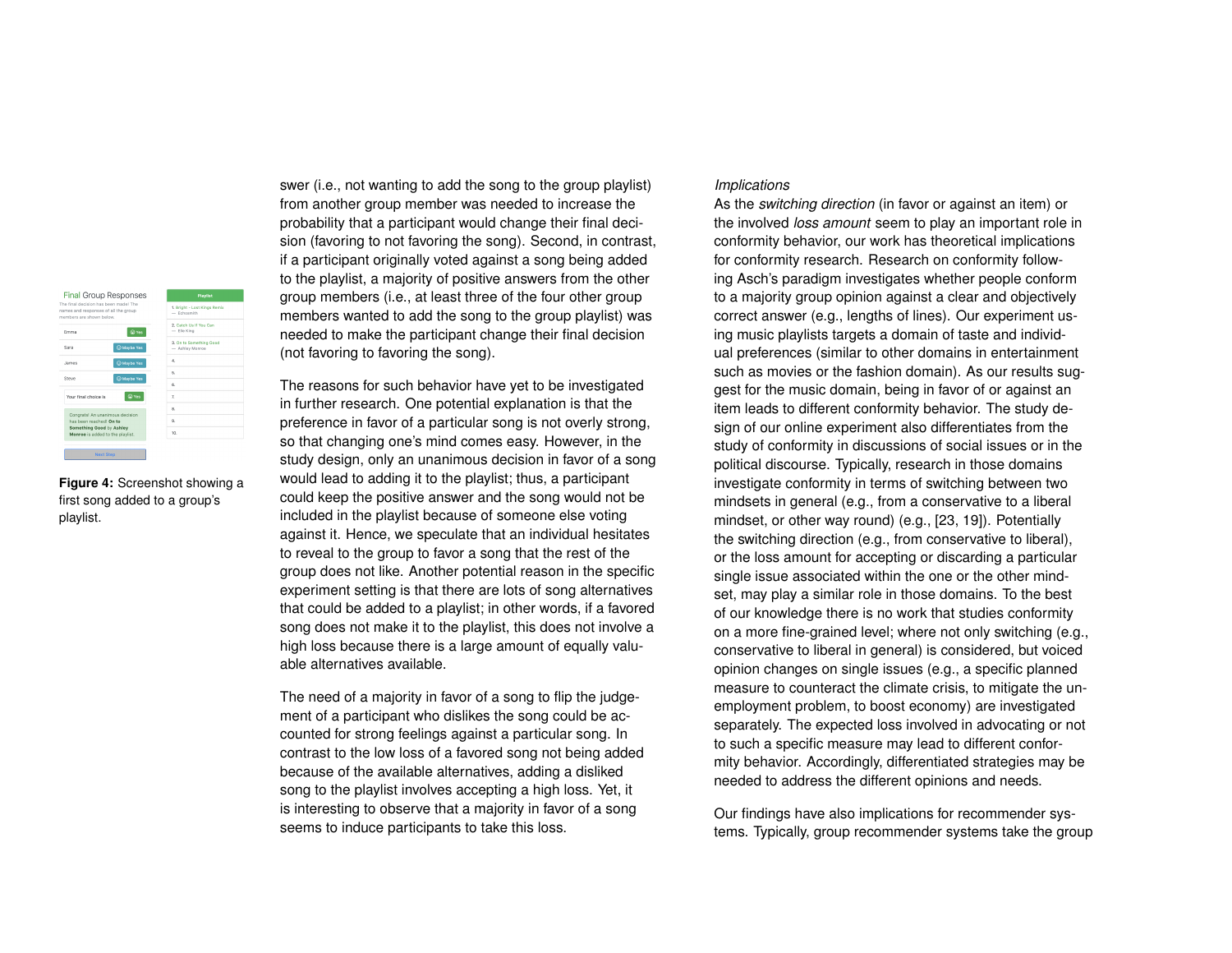members' preferences as given. Only few studies consider that group members may conform with a majority or an opinion leader. Our findings, though, imply that conformity has to be addressed at on a more fine-grained level, considering the switching direction or the loss amount. Besides its implications for group recommenders, our findings may give new direction for sequential recommendations for individuals as well. For instance, we hypothesize that an individual is more willing to accept that a preferred item is not included than accepting a disliked item. If this proves right, then a sequence or set of recommendations (e.g., music playlist) where all included items are perceived as rather okay would be preferred over a set that may include the individual's most favorite item but also some disliked ones. This perspective would require the development of novel measures capturing satisfaction with a sequence of recommendations.

#### *Future Work*

Motivated by these insights, we will continue with an indepth investigation on further factors potentially influencing conformity. For example, in this study we asked for familiarity questions (artist and song) for the suggested song, as well as satisfaction questions at the end of the study. These factors may provide additional insights on the prerequisites of conformity effects. Additionally, we will investigate cultural differences and further demographics such as gender and age, as these factors have been found influential in earlier research. Furthermore, we plan to analyze whether conformity evolves throughout the group-task process. **Acknowledgements**

This research is supported by the Austrian Science Fund (FWF): V579.

Having found that the switching direction leads to different conformity behavior in group playlist creation, we deem worthwhile to investigate whether the direction of opinion or preference change plays a role in other fields, including versatile topics such as the spread of fake news, po-

litical debate, and nudging effectiveness. The severity of the expected consequences implied by an opinion change may play a role in future theoretical and empirical pursuits around conformity.

# **REFERENCES**

- <span id="page-6-0"></span>[1] Solomon E Asch. 1955. Opinions and social pressure. *Scientific American* 193, 5 (1955), 31–35.
- <span id="page-6-1"></span>[2] Solomon E Asch. 1956. Studies of independence and conformity: I. A minority of one against a unanimous majority. *Psychological monographs: General and applied* 70, 9 (1956), 1–17. DOI: <http://dx.doi.org/10.1037/h0093718>
- <span id="page-6-2"></span>[3] Solomon E Asch. 1958. Effects of group pressure upon the modification and distortion of judgments. In *Readings in social psychology* (3rd ed.). Holt, Rinehart and Winston, New York, NY, USA, 174–183.
- <span id="page-6-3"></span>[4] Rod Bond. 2005. Group Size and Conformity. *Group Processes & Intergroup Relations* 8, 4 (2005), 331–354. DOI: <http://dx.doi.org/10.1177/1368430205056464>
- <span id="page-6-5"></span>[5] Rod Bond and Peter B Smith. 1996. Culture and Conformity: A Meta-Analysis of Studies Using Asch's (1952b, 1956) Line Judgment Task. *Psychological Bulletin* 119, 1 (1996), 111–137. DOI: <http://dx.doi.org/10.1037/0033-2909.119.1.111>
- <span id="page-6-4"></span>[6] Marco Cinnirella and Ben Green. 2007. Does 'cyber-conformity' vary cross-culturally? Exploring the effect of culture and communication medium on social conformity. *Computers in Human Behavior* 23, 4 (2007), 2011–2025.
- <span id="page-6-6"></span>[7] Dan Cosley, Shyong K. Lam, Istvan Albert, Joseph A. Konstan, and John Riedl. 2003. Is Seeing Believing?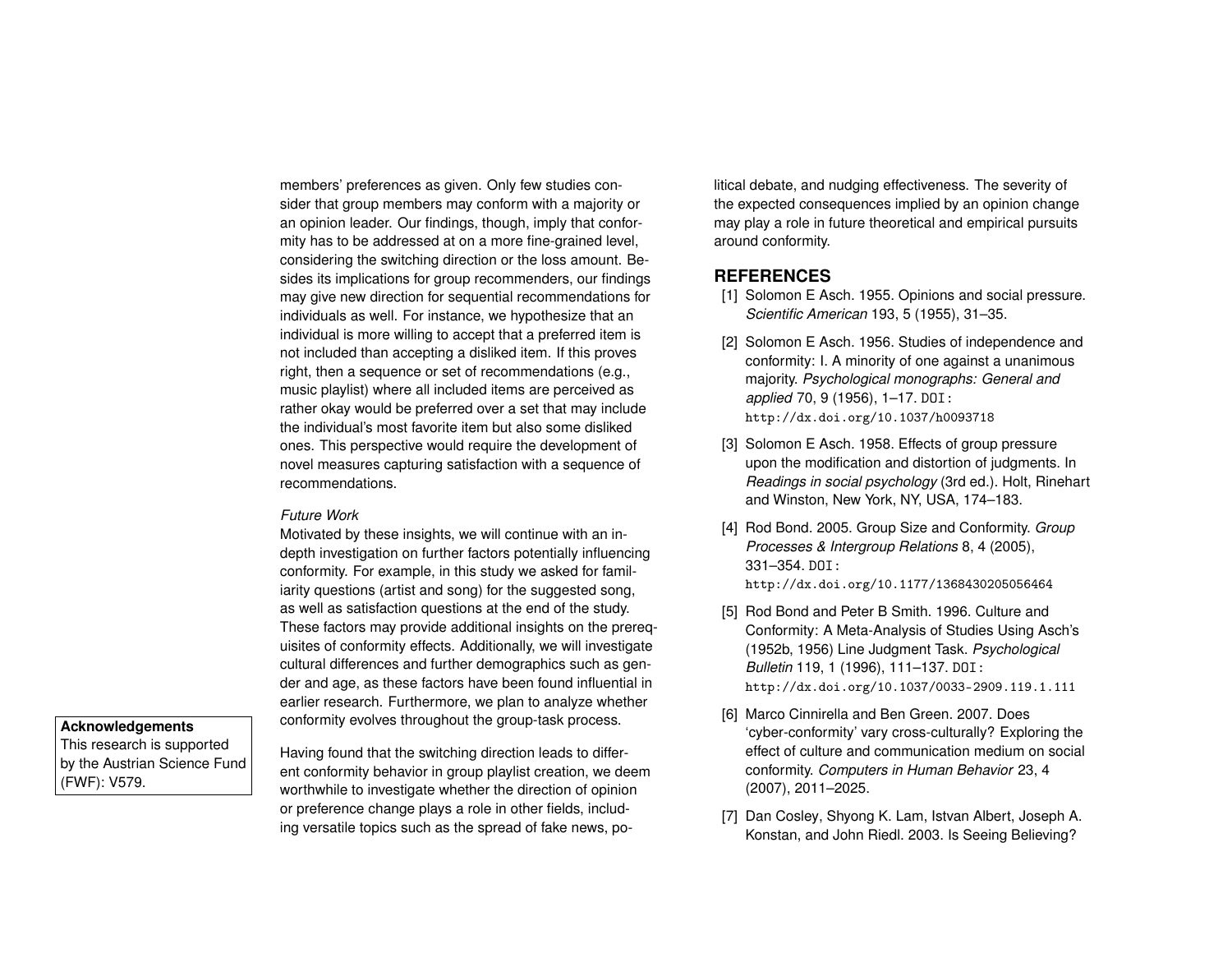How Recommender System Interfaces Affect Users' Opinions. In *Proceedings of the SIGCHI Conference on Human Factors in Computing Systems (CHI '03)*. Association for Computing Machinery, New York, NY, USA, 585–592. DOI: <http://dx.doi.org/10.1145/642611.642713>

- <span id="page-7-4"></span>[8] Richard S Crutchfield. 1955. Conformity and character. *American Psychologist* 10, 5 (1955), 191–198. DOI: <http://dx.doi.org/10.1037/h0040237>
- <span id="page-7-2"></span>[9] Morton Deutsch and Harold B Gerard. 1955. A study of normative and informational social influences upon individual judgment. *The Journal of Abnormal and Social Psychology* 51, 3 (1955), 629–636. DOI: <http://dx.doi.org/10.1037/h0046408>
- <span id="page-7-9"></span>[10] Sanjeev Dewan, Yi-Jen Ho, and Jui Ramaprasad. 2017. Popularity or proximity: Characterizing the nature of social influence in an online music community. *Information Systems Research* 28, 1 (2017), 117–136.
- <span id="page-7-10"></span>[11] Pedro Dias and João Magalhães. 2013. Music Recommendations for Groups of Users. In *Proceedings of the 2013 ACM International Workshop on Immersive Media Experiences (ImmersiveMe '13)*. Association for Computing Machinery, New York, NY, USA, 21–24. DOI: <http://dx.doi.org/10.1145/2512142.2512151>

<span id="page-7-8"></span>[12] Hauke Egermann, Reinhard Kopiez, and Eckart

Altenmüller. 2013. The influence of social normative and informational feedback on musically induced emotions in an online music listening setting. *Psychomusicology: Music, Mind, and Brain* 23, 1 (2013), 21–32. DOI:

<http://dx.doi.org/10.1037/a0032316>

- <span id="page-7-1"></span>[13] Alexander Felfernig and Martijn Willemsen. 2018. Handling Preferences. In *Group Recommender Systems: An Introduction*, Alexander Felfernig, Ludovico Boratto, Martin Stettinger, and Marko Tkalčič (Eds.). Springer International Publishing, Cham, Germany, 91–103. DOI: [http://dx.doi.org/10.1007/978-3-319-75067-5\\_5](http://dx.doi.org/10.1007/978-3-319-75067-5_5)
- <span id="page-7-7"></span>[14] Charles E. Furman and Robert A. Duke. 1988. Effect of Majority Consensus on Preferences for Recorded Orchestral and Popular Music. *Journal of Research in Music Education* 36, 4 (1988), 220–231. DOI: <http://dx.doi.org/10.2307/3344875>
- <span id="page-7-5"></span>[15] Nicholas Hertz, Tyler Shaw, Ewart J. de Visser, and Eva Wiese. 2019. Mixing It Up: How Mixed Groups of Humans and Machines Modulate Conformity. *Journal of Cognitive Engineering and Decision Making* 13, 4 (2019), 242–257. DOI: <http://dx.doi.org/10.1177/1555343419869465>
- <span id="page-7-0"></span>[16] Yili Hong, Ni Huang, Gord Burtch, and Chunxiao Li. 2016. Culture, conformity, and emotional suppression in online reviews. *Journal of the Association of Information Systems* 17, 11, Article 2 (2016), 21 pages. DOI: <http://dx.doi.org/10.17705/1jais.00443>
- <span id="page-7-3"></span>[17] Matthew J Hornsey, Louise Majkut, Deborah J Terry, and Blake M McKimmie. 2003. On being loud and proud: Non-conformity and counter-conformity to group norms. *British journal of social psychology* 42, 3 (2003), 319–335.
- <span id="page-7-6"></span>[18] Howard G. Inglefield. 1972. Conformity behavior reflected in the musical preference of adolescents. *Contributions to Music Education* 1 (Autumn 1972), 56–67. DOI:<http://dx.doi.org/10.2307/24127367>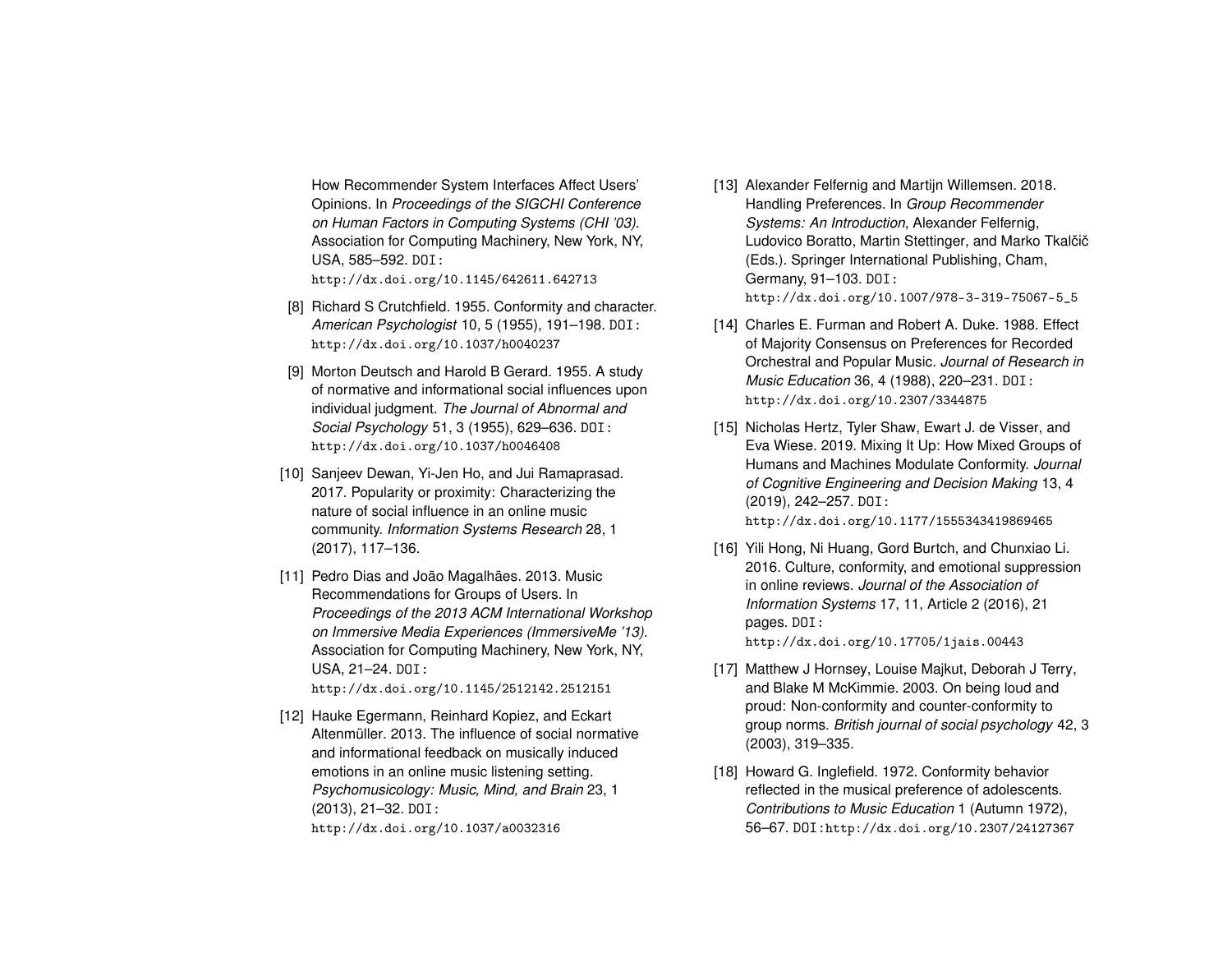<span id="page-8-9"></span>[19] Meagan Kelly, Lawrence Ngo, Vladimir Chituc, Scott Huettel, and Walter Sinnott-Armstrong. 2017. Moral conformity in online interactions: rational justifications increase influence of peer opinions on moral judgments. *Social Influence* 12, 2–3 (2017), 57–68. DOI:

<http://dx.doi.org/10.1080/15534510.2017.1323007>

- <span id="page-8-4"></span>[20] Eun-Ju Lee. 2006. When and how does depersonalization increase conformity to group norms in computer-mediated communication? *Communication Research* 33, 6 (2006), 423–447. DOI:<http://dx.doi.org/10.1177/0093650206293248>
- <span id="page-8-1"></span>[21] Min Kyung Lee and Su Baykal. 2017. Algorithmic Mediation in Group Decisions: Fairness Perceptions of Algorithmically Mediated vs. Discussion-Based Social Division. In *Proceedings of the 2017 ACM Conference on Computer Supported Cooperative Work and Social Computing (CSCW '17)*. Association for Computing Machinery, New York, NY, USA, 1035–1048. DOI: <http://dx.doi.org/10.1145/2998181.2998230>
- <span id="page-8-7"></span>[22] Yiming Liu, Xuezhi Cao, and Yong Yu. 2016. Are You Influenced by Others When Rating?: Improve Rating Prediction by Conformity Modeling. In *Proceedings of the 10th ACM Conference on Recommender Systems (RecSys '16)*. Association for Computing Machinery, New York, NY, USA, 269–272. DOI: <http://dx.doi.org/10.1145/2959100.2959141>
- <span id="page-8-8"></span>[23] Daniel J. Mallinson and Peter K. Hatemi. 2018. The effects of information and social conformity on opinion change. *PLOS ONE* 13, 5, Article e0196600 (05 2018), 22 pages. DOI:

<http://dx.doi.org/10.1371/journal.pone.0196600>

- <span id="page-8-6"></span>[24] Misa Maruyama, Scott P. Robertson, Sara Douglas, Roxanne Raine, and Bryan Semaan. 2017. Social Watching a Civic Broadcast: Understanding the Effects of Positive Feedback and Other Users' Opinions. In *Proceedings of the 2017 ACM Conference on Computer Supported Cooperative Work and Social Computing (CSCW '17)*. Association for Computing Machinery, New York, NY, USA, 794–807. DOI: <http://dx.doi.org/10.1145/2998181.2998340>
- <span id="page-8-5"></span>[25] Misa T. Maruyama, Scott P. Robertson, Sara K. Douglas, Bryan C. Semaan, and Heather A. Faucett. 2014. Hybrid Media Consumption: How Tweeting during a Televised Political Debate Influences the Vote Decision. In *Proceedings of the 17th ACM Conference on Computer Supported Cooperative Work & Social Computing (CSCW '14)*. Association for Computing Machinery, New York, NY, USA, 1422–1432. DOI: <http://dx.doi.org/10.1145/2531602.2531719>
- <span id="page-8-2"></span>[26] Judith Masthoff. 2015. Group Recommender Systems: Aggregation, Satisfaction and Group Attributes. In *Recommender Systems Handbook* (2nd ed.), Francesco Ricci, Lior Rokach, and Bracha Shapira (Eds.). Springer US, Boston, MA, USA, 743–776. DOI: [http://dx.doi.org/10.1007/978-1-4899-7637-6\\_22](http://dx.doi.org/10.1007/978-1-4899-7637-6_22)
- <span id="page-8-3"></span>[27] Paul R Nail, Geoff MacDonald, and David A Levy. 2000. Proposal of a four-dimensional model of social response. *Psychological Bulletin* 126, 3 (2000), 454.
- <span id="page-8-0"></span>[28] JungKun Park and Richard Feinberg. 2010. E-formity: consumer conformity behaviour in virtual communities. *Journal of Research in Interactive Marketing* 4, 3 (2019/12/23 2010), 197–213. DOI: <http://dx.doi.org/10.1108/17505931011070578>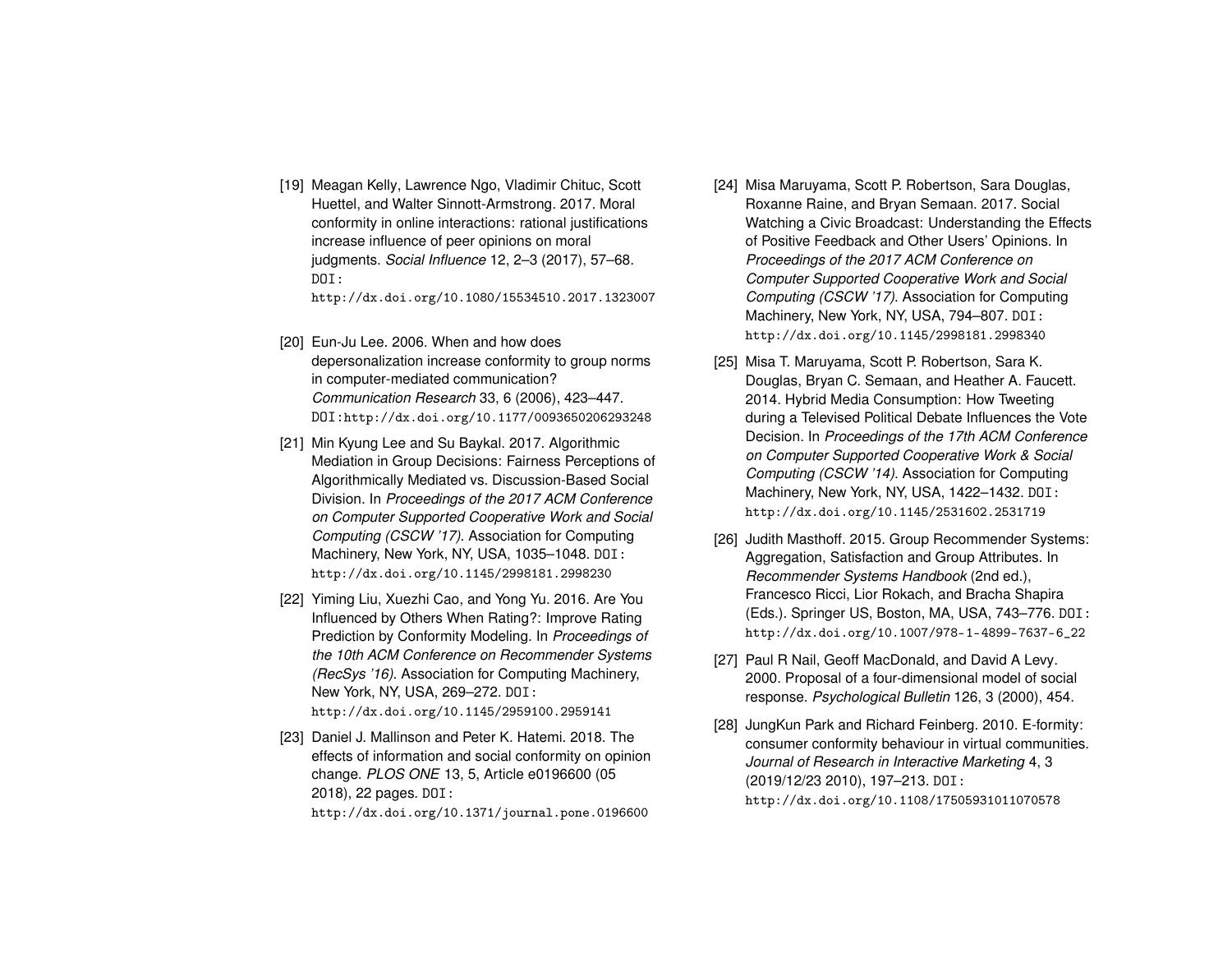- <span id="page-9-9"></span>[29] Tom Postmes, Russell Spears, and Martin Lea. 2000. The formation of group norms in computer-mediated communication. *Human communication research* 26, 3 (2000), 341–371.
- <span id="page-9-10"></span>[30] Tom Postmes, Russell Spears, Khaled Sakhel, and Daphne De Groot. 2001. Social influence in computer-mediated communication: The effects of anonymity on group behavior. *Personality and Social Psychology Bulletin* 27, 10 (2001), 1243–1254.
- <span id="page-9-11"></span>[31] Lara Quijano-Sanchez, Juan A. Recio-Garcia, Belen Diaz-Agudo, and Guillermo Jimenez-Diaz. 2013. Social Factors in Group Recommender Systems. *ACM Transactions on Intelligent Systems and Technology* 4, 1, Article 8 (Feb. 2013), 30 pages. DOI: <http://dx.doi.org/10.1145/2414425.2414433>
- <span id="page-9-0"></span>[32] Michael Rosander and Oskar Eriksson. 2012. Conformity on the Internet – The role of task difficulty and gender differences. *Computers in Human Behavior* 28, 5 (2012), 1587–1595. <https://doi.org/10.1016/j.chb.2012.03.023>
- <span id="page-9-8"></span>[33] Michael Smilowitz, D Chad Compton, and Lyle Flint. 1988. The effects of computer mediated communication on an individual's judgment: A study based on the methods of Asch's social influence experiment. *Computers in Human Behavior* 4, 4 (1988), 311–321.
- <span id="page-9-4"></span>[34] Martin Stettinger, Alexander Felfernig, Gerhard Leitner, and Stefan Reiterer. 2015. Counteracting Anchoring Effects in Group Decision Making. In *User Modeling, Adaptation and Personalization (UMAP 2015)*, Francesco Ricci, Kalina Bontcheva, Owen Conlan, and Séamus Lawless (Eds.). Springer International Publishing, Cham, Germany, 118–130.
- <span id="page-9-3"></span>[35] Michail Tsikerdekis. 2013. The effects of perceived anonymity and anonymity states on conformity and groupthink in online communities: A Wikipedia study. *Journal of the American Society for Information Science and Technology* 64, 5 (2013), 1001–1015. DOI:<http://dx.doi.org/10.1002/asi.22795>
- <span id="page-9-6"></span>[36] Edwin J.C. van Leeuwen, Rachel L. Kendal, Claudio Tennie, and Daniel B.M. Haun. 2015. Conformity and its look-a-likes. *Animal Behaviour* 110 (2015), e1–e4. DOI:

<http://dx.doi.org/10.1016/j.anbehav.2015.07.030>

- <span id="page-9-5"></span>[37] Lisa Slattery Walker. 2015. Social Influence. In *The Blackwell Encyclopedia of Sociology*. American Cancer Society. DOI:[http://dx.doi.org/10.1002/](http://dx.doi.org/10.1002/9781405165518.wbeoss154.pub2) [9781405165518.wbeoss154.pub2](http://dx.doi.org/10.1002/9781405165518.wbeoss154.pub2)
- <span id="page-9-7"></span>[38] Senuri Wijenayake, Niels van Berkel, Vassilis Kostakos, and Jorge Goncalves. 2019. Measuring the Effects of Gender on Online Social Conformity. *Proceedings of the ACM Human-Computer Interaction* 3, CSCW, Article 145 (Nov. 2019), 24 pages. DOI: <http://dx.doi.org/10.1145/3359247>
- <span id="page-9-2"></span>[39] Stephan Winter, Caroline Brückner, and Nicole C. Krämer. 2015. They Came, They Liked, They Commented: Social Influence on Facebook News Channels. *Cyberpsychology, Behavior, and Social Networking* 18, 8 (2015), 431–436. DOI: <http://dx.doi.org/10.1089/cyber.2015.0005>
- <span id="page-9-1"></span>[40] Kexin Zhao, Antonis C. Stylianou, and Yiming Zheng. 2018. Sources and impacts of social influence from online anonymous user reviews. *Information & Management* 55, 1 (2018), 16–30. DOI: <http://dx.doi.org/10.1016/j.im.2017.03.006>